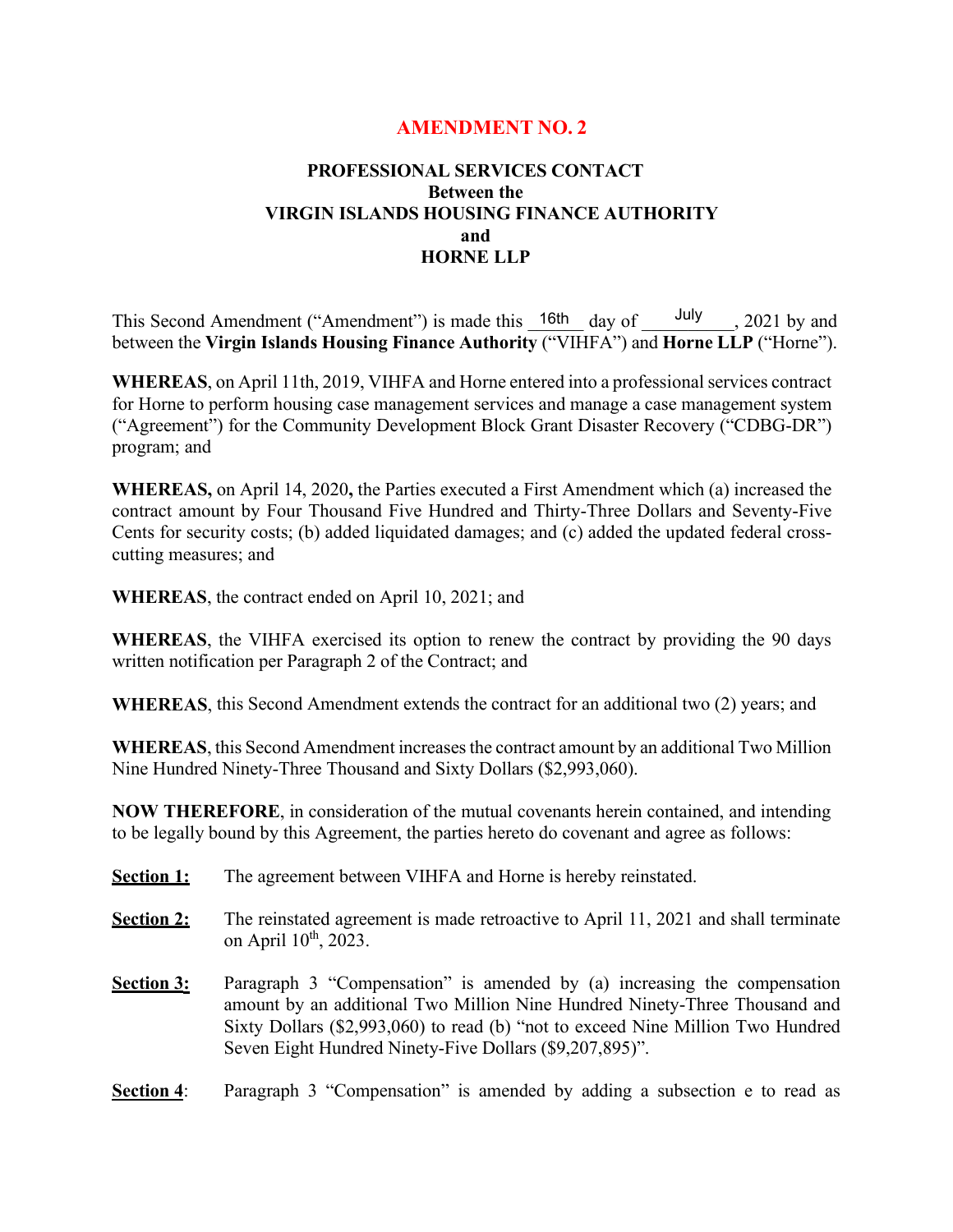#### follows:

**Liquidated Damages:** The Contractor shall pay to VIHFA, as liquidated damages, \$150.00 for each calendar day that a required deliverable, as outlined in Appendix(s) A and B-1, is late until deemed in compliance, subject to a maximum penalty of \$1,000.00 per occurrence. Liquidated damages may be assessed at the sole discretion of VIHFA. For the purpose of calculating such liquidated damages, a grace period of ten (10) days shall be observed and the contracts schedule shall be extended by any additional time or delays outside the control of the Contractor cause by an act of commission, omission or delay of VIHFA, or as stipulated in Paragraph 18 – Force Majeure.

**Section 5:** Paragraph 3 "Compensation" is amended by adding a subsection f to read as follows:

**Duplication of Benefits:** The Contractor has agreed to undertake duplication of benefits verification of applicants to the CDBG-DR Housing Program and to ensure compliance with the Robert T. Stafford Disaster Relief and Emergency Assistance Act. The Contractor agrees to repay to VIHFA the actual grant amount deemed an error or miscalculation by HUD, that is over and not covered by the Errors and Omissions.

VIHFA may deduct and retain out of the monies, which may become due hereunder the amount of any such liquidated damages, and in case the amount which may become due hereunder shall be less than the amount of the liquidated damages due to VIHFA, the Contractor shall be liable to pay the difference.

- **Section 6:** A supplemental Appendix B-1 is added which outlines deliverables, which shall be measured and monitored for optimum contract performance.
- **Section 7:** Appendix C is amended by removing the following provisions: (a) Liquidated Damages and (b) Duplication of Benefits provisions and adding a new subsection d.
- **Section 8**: A supplemental Appendix C-1 is hereby added outlining the budgetary cost lines for the additional Two Million Nine Hundred Ninety-Three Thousand and Sixty Dollars (\$2,993,060).
- **Section 9:** All other requirements and provisions of Agreement between the VIHFA and Horne (Contract No.: 2019-CDBG-DR-001) et. al., dated the 11th of April 2019, shall remain in full force and effect.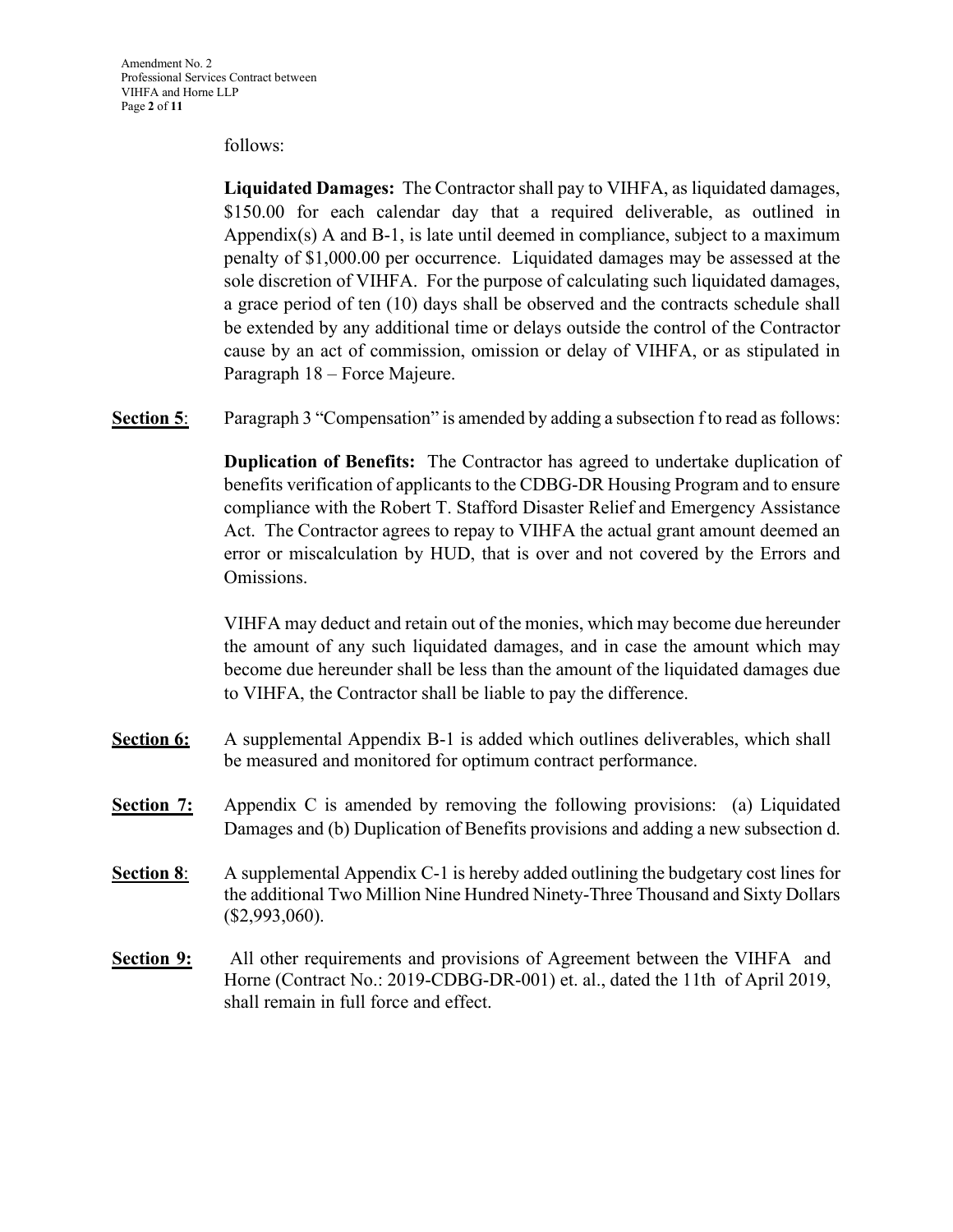Amendment No. 2 Professional Services Contract between VIHFA and Home LLP Page 3 of 11

IN WITNESS WHEREOF, the parties intending to be legally bound hereby, caused these presents to be executed as of the day and date first above written.

**WITNESSES:** 

(1) Oldhia Iromar 10. Lonac

**HORNE LLP**  $\mathcal{M}.$ THAN M. KREBS

Partner

DATE: July 9, 2021

Reviewed for Legal Sufficiency: Denise Rhymer Denise Rhymer Esq.

Dated:  $14th$  day of July 2021

**WITNESSES:** 

Vandra Taro  $(1)$ 

 $(2)$ 

# VIRGIN ISLANDS HOUSING FINANCE **AUTHORITY**

Daryl Chiffith, Executive Director

DATE: 07/16/2021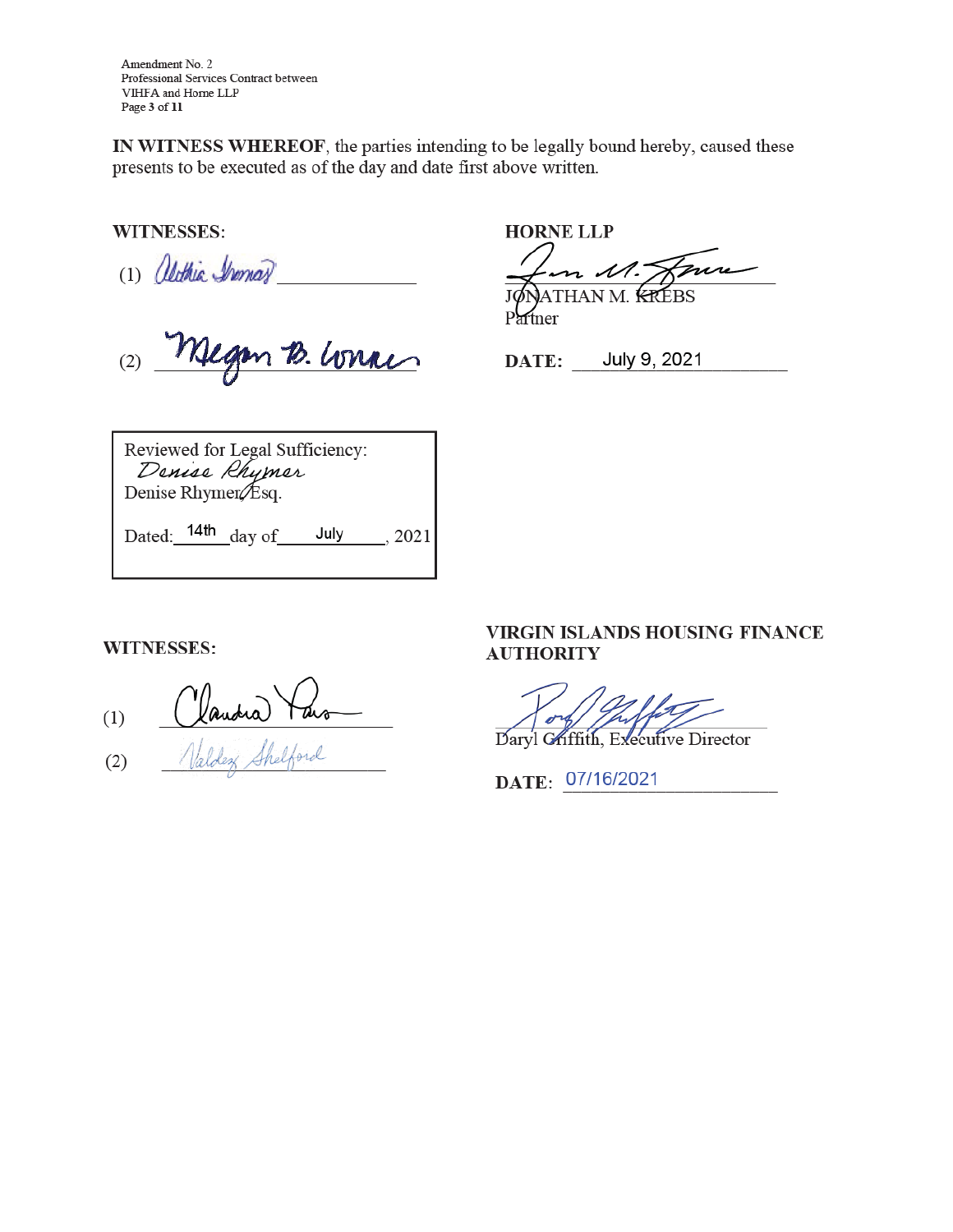# **APPENDIX B-1: DELIVERABLES**

Contractor shall work with the VIHFA Management to determine which metrics shall be measured and monitored for adequate contract performance. The Contractor should also develop processes and systems for routinely measuring and reporting deliverables and evaluation results. Contractor and VIHFA will also work to create collaborative training segments for each phase of the case management process as training opportunities for VIHFA staff. These processes should also include goal setting and process improvement to foster a continuous evaluation and improvement of environment.

Changes and additions to deliverables will be made upon thirty (30) days prior written notice to Contractor, subject to a mutual agreement of the parties, VIHFA may (i) add or delete deliverables and/or (ii) modify existing deliverables.

Appendix B is a supplementary to Appendix A and is not intended to replace Appendix A. Appendix B defines the respective deliverables and outcomes for each subset of outlined tasks.

# **Phase 1: Applicant File Set Up & Eligibility Determination**

*Deliverable (1) : Complete applicant file, pursuant to an established File Checklist and with preliminary duplication of benefits review. The file and all required documentation must be transferred electronically to VIHFA in a folder that can be maintained on the agency's SharePoint site.* 

*Deliverable (2): Contractor will prepare and deliver weekly reports detailing applicant status at each stage of the process. This report will cover the cohort of applicants determined to be initially eligible by the Contractor.* 

The Contractor shall perform, at a minimum, the following duties associated with applicant intake, documentation collection, and preliminary eligibility determination, pursuant to the EnVIsion Program policies and procedures.

- 1. Provide a high-quality customer service for all applicants throughout the entire Program process.
	- a. Applicant calls must be returned within 48 hours of the call being placed.
	- b. All communications with applicants must be documented in the system of record and must include date, time, person making contact, and the result of the contact.
	- c. Sufficient detail must be provided in the applicant case notes that HFA staff can easily ascertain applicant status.
- 2. Create applicant files and documents for eligibility determination that capture all of the required VIHFA applicant file data points.
- 3. Perform case management, in an established manner, with each applicant, during the entire process to ensure successful project setup.
	- a. Re-eligibility reviews, including income review, must be completed for all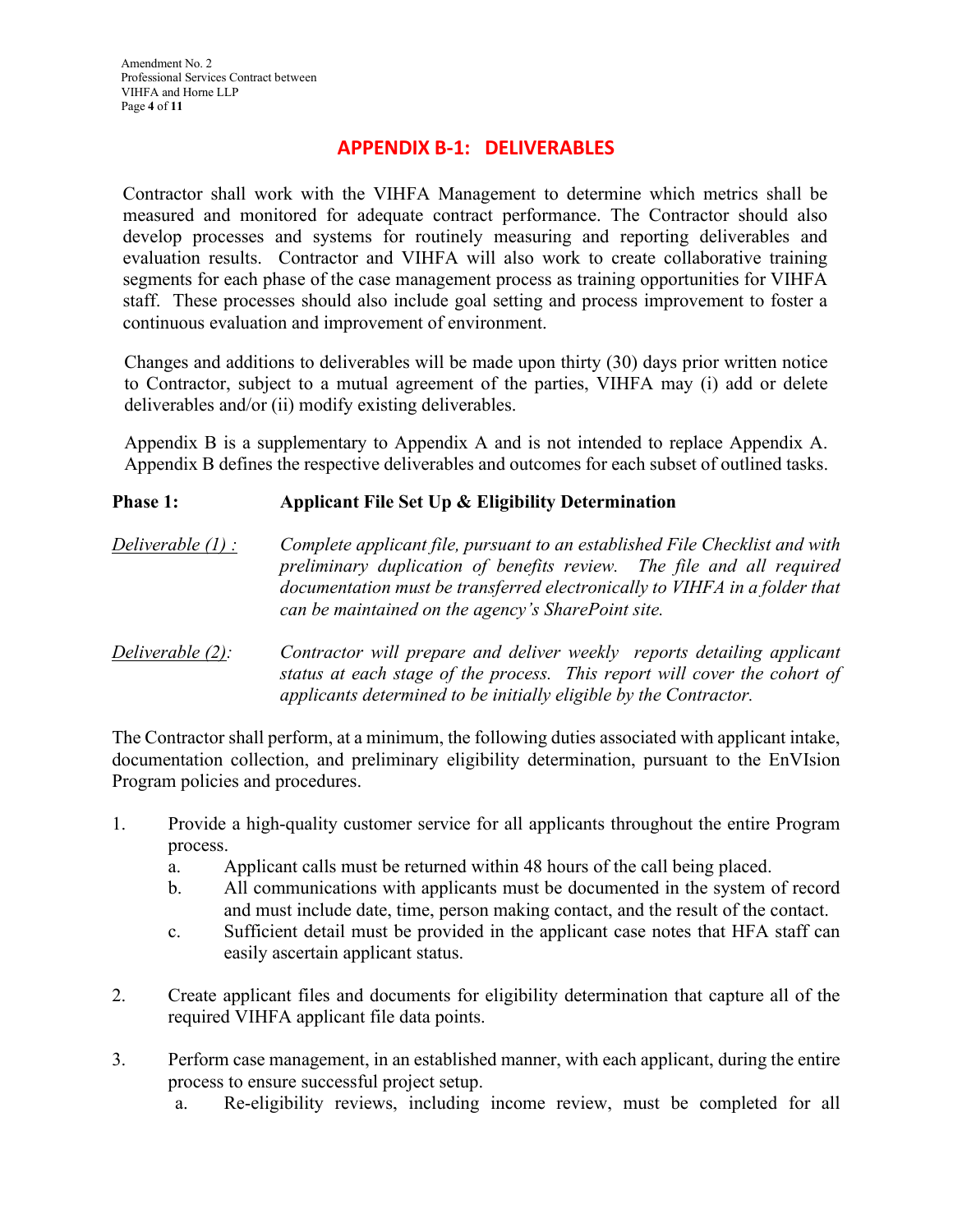applicants not currently within the construction stage that have been determined to be eligible by the Contractor as of April 12, 2021. Contractor shall provide a listing of applicants with income eligibility expirations; which listing shall be updated and provided to VIHFA every 90 days. Recertification to begin once applicant is scheduled for construction. VIHFA will provide Contractor a listing of procurement schedules once prepared.

- b. All documentation must be clearly legible and complete; documents in the file must be scanned, uploaded into Canopy. Continual/refresher training should be provided to all case managers to ensure that documentation is accurate, complete, and legible.
- c. To be considered acceptable, documents must meet the following requirements:
	- i. Documents confirming identity must have a picture and be either current, or without expiration date.
	- ii. Documents confirming income must be from the most current period (e.g., social security benefit letters from 2021 only, income tax returns from 2019, until May 18, then must be 2020 return, bank statements (past three months), pay stubs past 3 consecutive months). Any documentation that is over 1 year must be renewed. Property tax status must be current or a payment plan in good standing.
	- iii. Any expired or incomplete documentation must be obtained from the applicant.
- d Applicants needing to submit additional documentation shall be contacted and assisted to obtain the required documents.
- e. Horne should follow the non-responsive procedure as outlined in the Homeowner Reconstruction Program and Policies and Procedures, V. 2.4, effective February 23, 2021 or revised:
	- i. Three consecutive unreturned phone calls,
	- ii. E-mail notification of attempted phone calls and request for applicant contact, and
	- iii. U.S. Postal Service notification via certified mail with return receipt required.

If after the full succession of these communication attempts an applicant still fails to contact the Program within thirty (30) days of the U.S. Postal Service notification mail date, the applicant will be placed on an inactive status. The applicant will be notified by e-mail and certified mail that they are on an inactive status. If the applicant does not contact the Program within thirty (30) days of notification of inactive status, the applicant file will be withdrawn and administratively closed.

- f. All contacts with, or on behalf of, applicants are to be entered into the case notes, or client contact log that becomes part of the applicant's file.
- g. Duplication of benefits review will be conducted by the Contractor and placed in the applicant file. That review will contain documentation of all sources of assistance received, a report on repairs made, and any receipts provided by the applicant.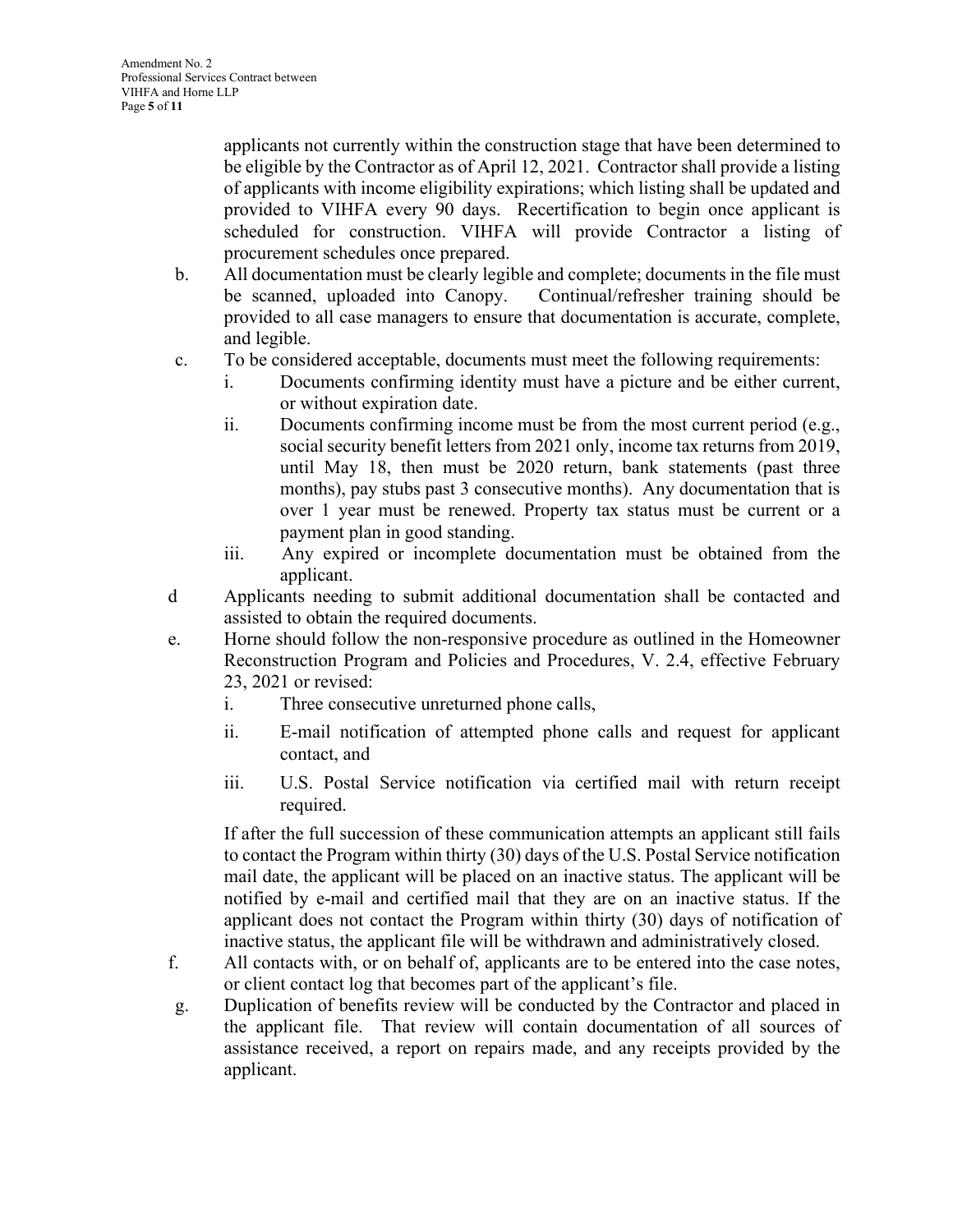4. The file will be reviewed for eligibility by VIHFA staff. Files determined to be complete and eligible will be forwarded for environmental review. File determined to be incomplete, incorrect, or lacking legible documentation will be returned for corrective action.

## **Phase 2: Final Duplication of Benefits Determination and Preparation for Bid**

### *Deliverable (3): Provide weekly update on the status of applicants with escrows and with outstanding funding requirements including details of final duplication of benefits resolution.*

*Deliverable (4): Provide a complete and accurate applicant eligibility recommendation package to VIHFA staff.* 

- 1. Utilizing allowable activity report and the documentation of assistance received, the Contractor will perform final duplication of benefits assessment with the goal of resolving duplication of benefits as is possible within program guidelines.
- 2. Collect any additional documentation from the inspectors and applicant to satisfactorily complete the duplication of benefits analysis.
- 3. Develop and present for VIHFA approval, a plan for corrective action to address any HUD findings, including documentation regarding any duplication of benefits analysis.
- 4 For applicants needing to provide additional funding to move forward, assist in exploring options and document assistance provided.
- 5. For those who can provide the required escrow, refer them to VIHFA for final review and collection of deposit.
- 6. For those who require additional time to secure funding, maintain at least monthly contact and document the file.
- 7. Case Managers will be responsible to ensure that the applicant has executed all of the required forms as part of the eligibility determination.
- 8. Ensure all program requirements are discussed with the applicant, including the form of loan/grant and subrogation agreement, escrow requirements, relevant policies and procedures and secure loan/grant agreement signature from applicant.
- 9. If it appears that the applicant may need to provide additional funds, determine fund availability prior to moving the file to environmental review and damage assessment, provide recommendations to VIHFA regarding preliminary project feasibility.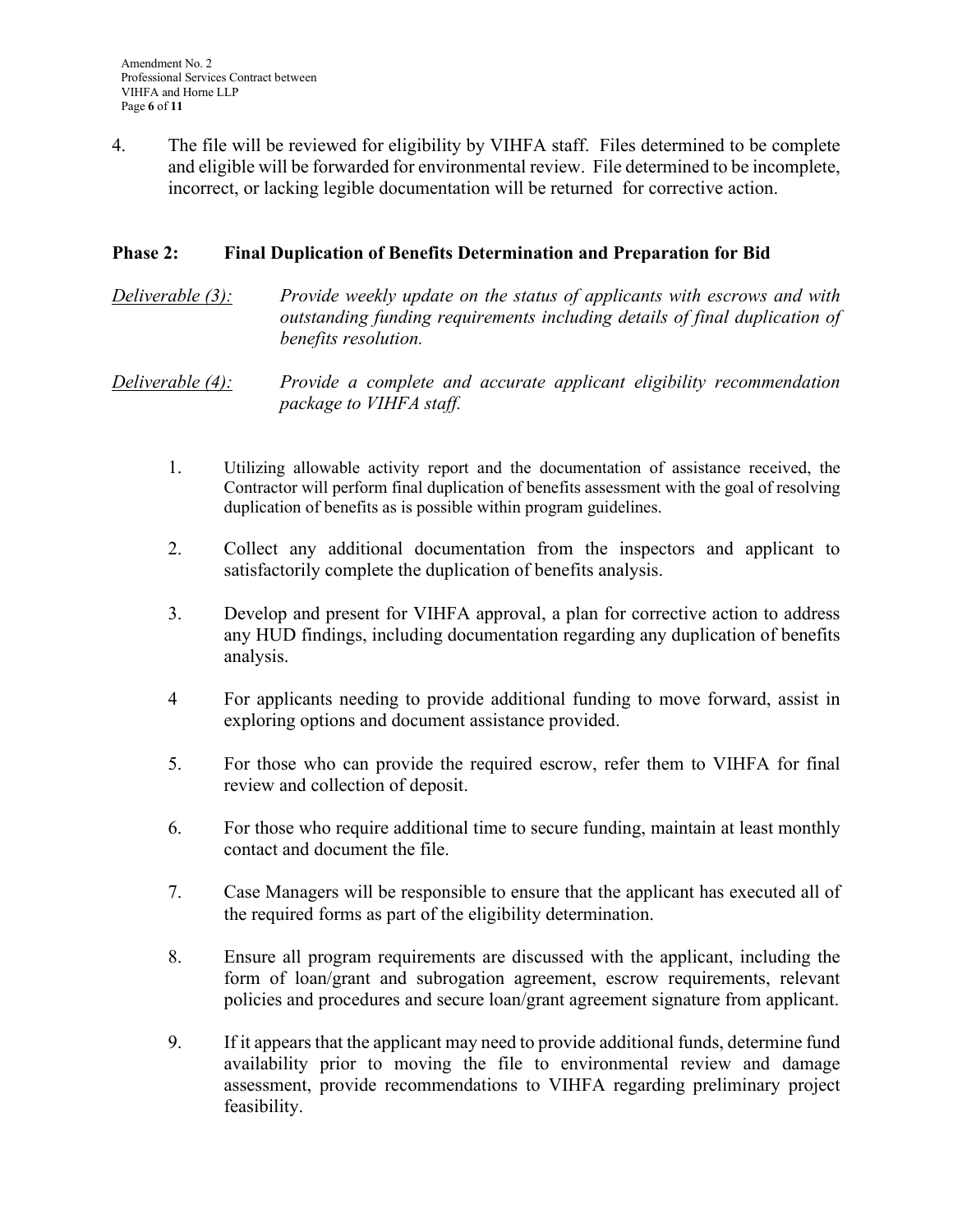- 10. Case Managers shall track completion of Environmental Review, Damage Assessment, and duplication of benefits analysis for each applicant uploaded in Canopy to prepare weekly reports on applicant status for VIHFA.
- 11. Provie necessary documentation, forward completed case files as required for review and approval by VIHFA staff to move applicants into construction in accordance with established Program Policies.
- 12. Notify applicant when their properties are included in the bid packages.
- 13. In emergency or special circumstances per URA rules, re-evaluation of award calculation if temporary and unforeseen relocation is required.

#### **Phase 3: Provide Relocation Assistance and Advisory Services (as needed)**

# *Deliverable (5): Provide a complete and accurate applicant relocation package to VIHFA staff for review and approval. Provide weekly report outlining relocation and advisory activities, if any.*

- 1. Issue required relocation notices to Landlords and Tenants in a timely manner
- 2. Identify units that are occupied and vacant
- 3. Provide relocation advisory Services for eligible households and estimate the amount needed for relocation assistance payments
- 4. Communicate requirements to Landlords and Tenants
- 5. Create a brochure to simply and explain the relocation process
- 6. Conduct Interviews with Occupants
- 7. Process Relocation Appeals
- 8. Create option recordkeeping and monitoring within Applicant and Tenant file
- 9. Assist Program Managers in identifying opportunities to minimize displacement

#### **Phase 4: Addendum to Loan/Grant Agreement/ Ongoing Case Management**

*Deliverable (6): Complete loan/grant amendment and document execution for applicant. Generate a weekly report on number of grant signings conducted.* 

1. Prepare loan/grant documents for signature.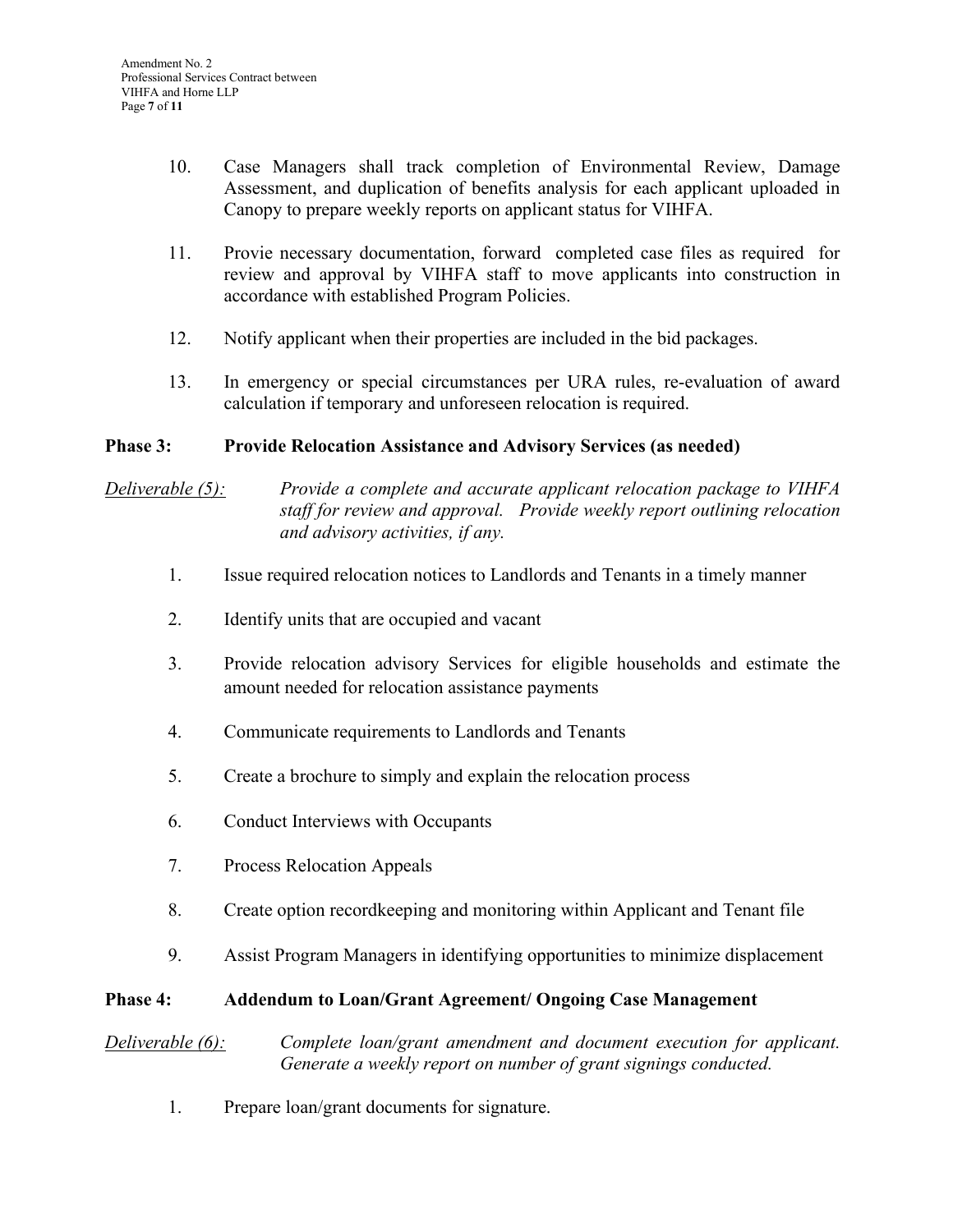- 2. Prepare escrow agreement for signature (as needed).
- 3. Communicate construction timeline and options for temporary relocation (as needed) to applicants.
- 4. Secure VIHFA approval for all documents prior to loan/grant signing.
- 5. Participate in pre-construction meeting to discuss program requirements and expectations with the applicant and builder, using an agenda provided by VIHFA staff.

#### **Phase 5: Construction and Closeout**

*Deliverable (7): Complete a compliant file uploaded to VIHFA for its SharePoint site.* 

The Contractor shall perform the following duties post-loan/grant signing through file closeout.

- 1. Provide case management services to applicant during the construction process as needed. Assist the applicant in obtaining construction updates and file complaints.
- 2. Provide case management support in collaboration with construction manager and applicant on warranty and punch list issues.
- 3. Ensure file is complete and all appropriate documentation has been uploaded to applicant's file on SharePoint site within 14 days of final draw request.
- 4. Obtain closeout approval from VIHFA.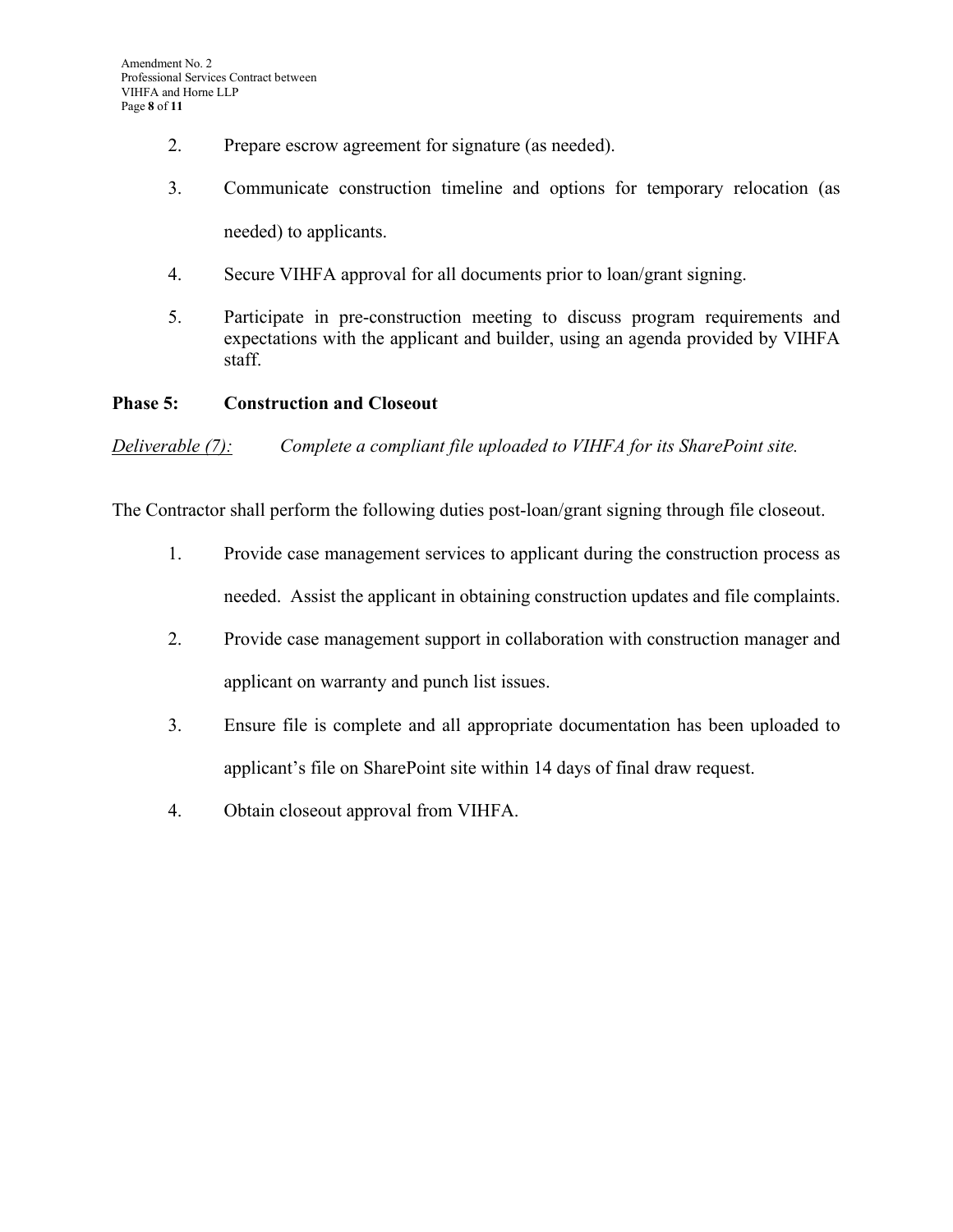Amendment No. 2 Professional Services Contract between VIHFA and Home LLP Page 9 of 11

| APPENDIA C-1: PROJET BODGET (CONTACT TEMI OF TWO TEATS)                   |                |                    |                  |                |
|---------------------------------------------------------------------------|----------------|--------------------|------------------|----------------|
| <b>Position</b>                                                           | # of Staff     | <b>Hourly Rate</b> | <b>Estimated</b> |                |
| <b>Section 1</b>                                                          |                |                    |                  |                |
| <b>Project Director</b>                                                   | 1              |                    |                  |                |
| IT Lead and Support Team                                                  | 1              |                    |                  |                |
| <b>Housing &amp; CM SME Team</b>                                          | 1              |                    |                  |                |
| Case Worker Site Manager/Sup.                                             | $\overline{2}$ |                    |                  |                |
| <b>Case Workers</b>                                                       | 4              |                    |                  |                |
| <b>Case Worker Asst.</b>                                                  | 1              |                    |                  |                |
| <b>Subtotal</b>                                                           | N/A            | N/A                | N/A              |                |
| Section 2 (Pre-approved costs and billed only as needed or as applicable) |                |                    |                  |                |
| Office equipment and supplies for on-island intake centers                |                |                    |                  |                |
| Lease payments for on-island intake centers/call center                   |                |                    |                  |                |
| <b>Utilities</b>                                                          |                |                    |                  |                |
| <b>Title Review</b>                                                       |                |                    |                  |                |
| <b>Subtotal</b>                                                           |                |                    |                  |                |
| <b>Section 3</b> (Pre-approved costs and billed only as needed)           |                |                    |                  |                |
| Travel, Housing, and Per Diem                                             |                |                    |                  |                |
| <b>Subtotal</b>                                                           |                |                    |                  |                |
|                                                                           |                |                    |                  |                |
| <b>Total</b>                                                              |                |                    |                  | \$2,992,370.00 |
|                                                                           |                |                    |                  |                |

#### ADDENINIV C 1. DDOIET BLIDGET (Control Af Turn Vanual

Contractor shall invoice for the items outlined above as follows, not to exceed the total amount per the Project Budget.

Section 1: Personnel costs to be billed on an hourly basis x rate (per personnel). a)

Documentation: Timesheets indicating Name of Person, Title/Labor category, hours worked (by day), bill rate and description of work provided (to potentially include applicant identifier).

Performance Criteria: Performance metrics report as determined and agreed to by the parties regarding data such as applicants per case worker, outreach numbers, number of applicants.

 $\mathbf{b}$ Section 2: Operating costs to be billed as actual costs incurred.

Documentation: Invoices & other supporting documentation to demonstrate actual costs incurred and actual system deployment to demonstrate the electronic system lump sums.

Performance Criteria: Contractor to incur costs on an as needed basis relative to both actual costs or electronic systems deployment.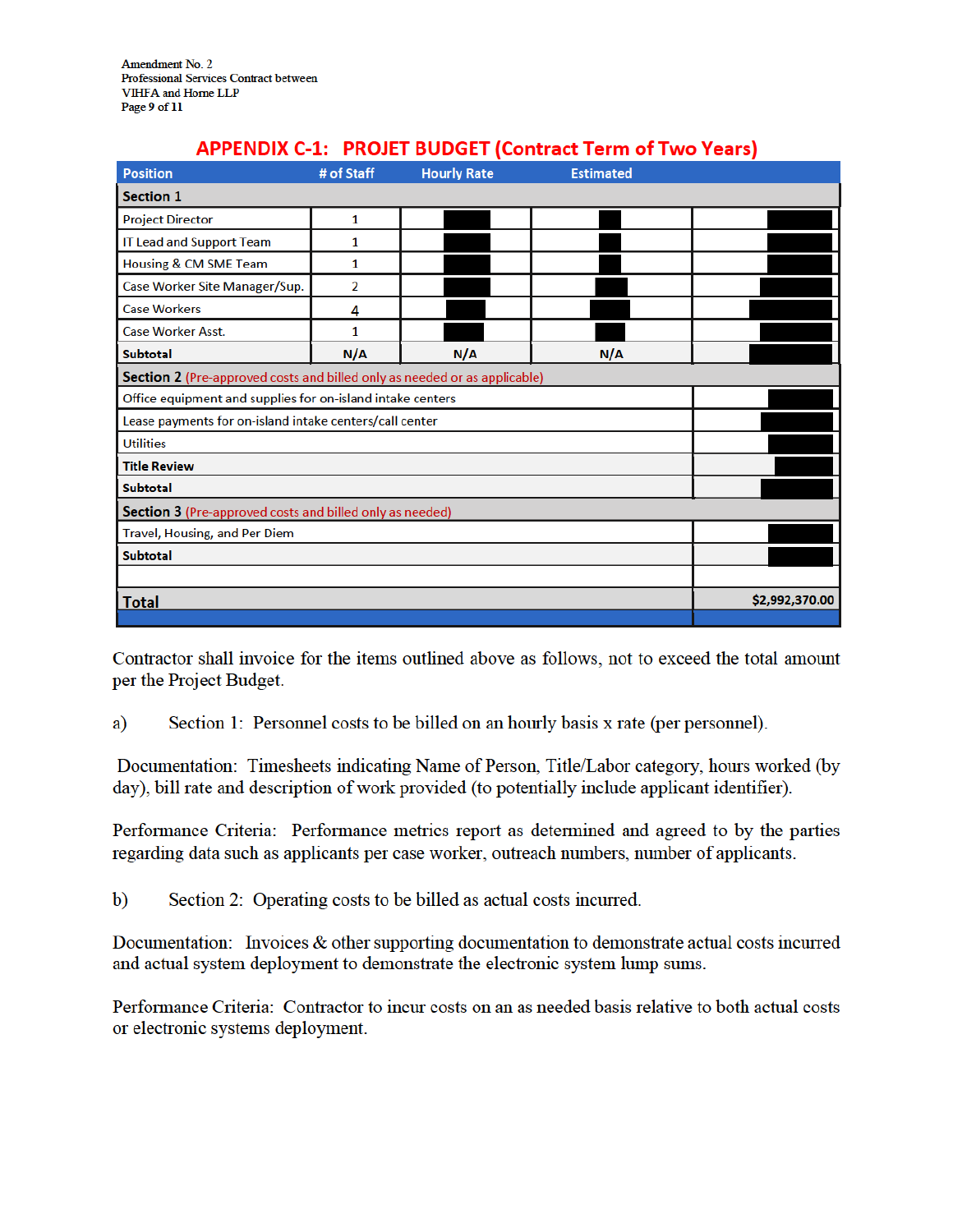c) Section 3: Costs to be invoiced monthly and will be substantiated by adequate receipts to support invoices. No additional costs related to travel, housing or per diems will be reimbursed to the Contractor that exceed \$75,000.00 over the term of this amendment.

Documentation: Invoice based on monthly basis with adequate receipts and documentation to support costs.

Documentation: Invoices & other supporting documentation to demonstrate actual costs incurred.

- d) Contractor should provide a deliverables report as an attachment to all invoices. The Deliverable Report will outline applicant's cases worked upon for the invoice period. Information should include applicant ID, tasks performed, and amount of time worked on that case, assigned case worker, case status and next steps required.
- e) **Liquidated Damages:** The Contractor shall pay to VIHFA, as liquidated damages, \$150.00 for each calendar day that a required deliverable, as outlined in Appendix B, is late until deemed in compliance, subject to a maximum penalty of \$1,000.00 per occurrence. Liquidated damages may be assessed at the sole discretion of VIHFA. For the purpose of calculating such liquidated damages, a grace period of ten (10) days shall be observed and the contracts schedule shall be extended by any additional time or delays outside the control of the Contractor cause by an act of commission, omission or delay of VIHFA, or as stipulated in Paragraph 18 – Force Majeure.
- f) **Duplication of Benefits:** The Contractor has agreed to undertake duplication of benefits verification of applicants to the CDBG-DR Housing Program and to ensure compliance with the Robert T. Stafford Disaster Relief and Emergency Assistance Act. The Contractor agrees to repay to VIHFA any grant amounts deemed an error or a miscalculation by HUD and submitted to VIHFA for repayment, recapture and/or claw-back, and which value and/or amount is not covered by the Contractor's Errors and Omissions Insurance Policy, if there is evidence to illustrate that the grant funds issued in error resulted from the negligence of the Contractor.

Prior to assessment of any penalty associated with the repayment of funds, an assessment will be conducted by VIHFA utilizing standards associated with HUD policy to determine if the error associated with DOB is the proximate cause of negligence on the part of HORNE. HORNE shall be allowed to present evidence relative to the funds and culpability, if any, associated therewith.

HORNE shall not be liable to pay back any funds issued in error if the error resulted from information that was not provided by the applicant, or information withheld by the applicant that HORNE could not have reasonable obtained through other timely, normative measures, or for information that is later obtained that could not have been reasonably known at the time